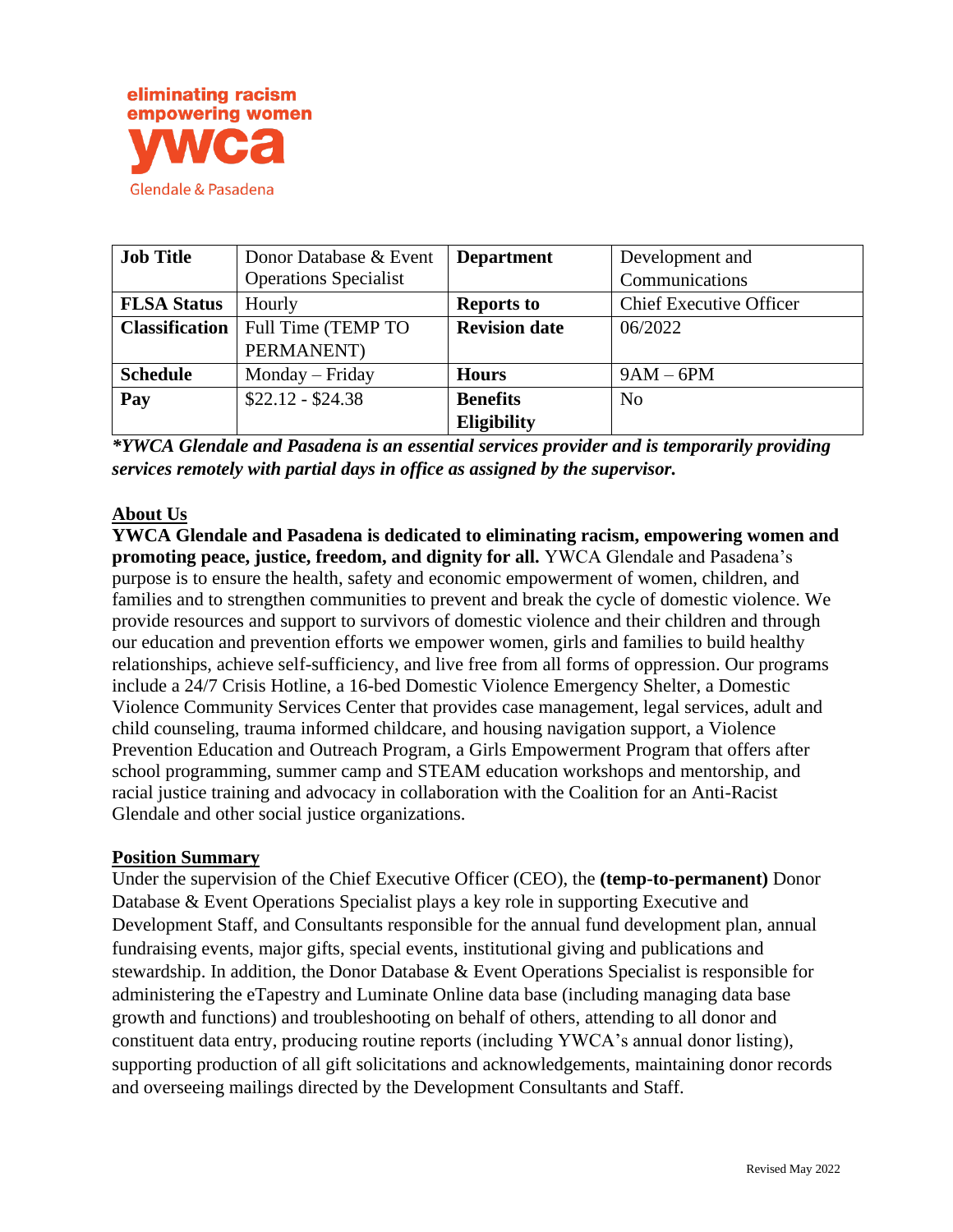

The position includes access to information of a confidential nature. Strict adherence to agency procedures and protocols is required.

### **Essential Tasks**

These are core functions of the job. **Additional duties may be assigned as needed.**

#### **Database Management**

- Manage the eTapestry and Luminate Online databases which houses all donor, event registration, volunteer, and other constituent and prospect records for YWCA.
- Maintain user accounts, global changes, gift entry, reporting, queries, and data clean-up projects with the goal of providing current, consistent, and accurate data.
- Develop and deliver clear and accurate reporting and tracking vehicles and instructions for reports, dashboards, data extracts, and accurate lists.
- Create and implement up-to-date Standard Operating Procedures for entry and reporting and ensure all entries conform to procedures.

### **Gift Solicitation and Acknowledgement Support**

- Manage daily gift entry to include credit card gift processing.
- Process all gifts and oversee reconciliation with the Accounting/Finance team.
- Establish procedures and reports that enable CEO to acknowledge donor gifts expeditiously.
- Manage and merge all acknowledgement letters as well as tax documentation for donors and other event participants in a timely manner.

## **Report and Records Management**

- Assure accuracy of all data within the database to enhance productivity.
- Reconcile and close monthly Development Department financial reports.
- Manage and reconcile the quarterly fundraising report to the CEO and Board of Directors.
- Develop, run, and review donor reporting audits to ensure accurate gift entry and acknowledgements.
- Provide dashboard, reports, and data analysis as requested by Senior Leaders, Consultants, and Committee Members.
- Produce mailing lists and queries for donor and constituent communications to support all Development Department and Communications and Engagement outreach.
- Process and track donor and sponsor pledges, invoices, and reminders.
- Collaborate with the Communications and Program Teams to import and export information from events, volunteer projects, and other functions. (i.e., 40-hour training participants, 21-day racial justice challenge participants and etc.)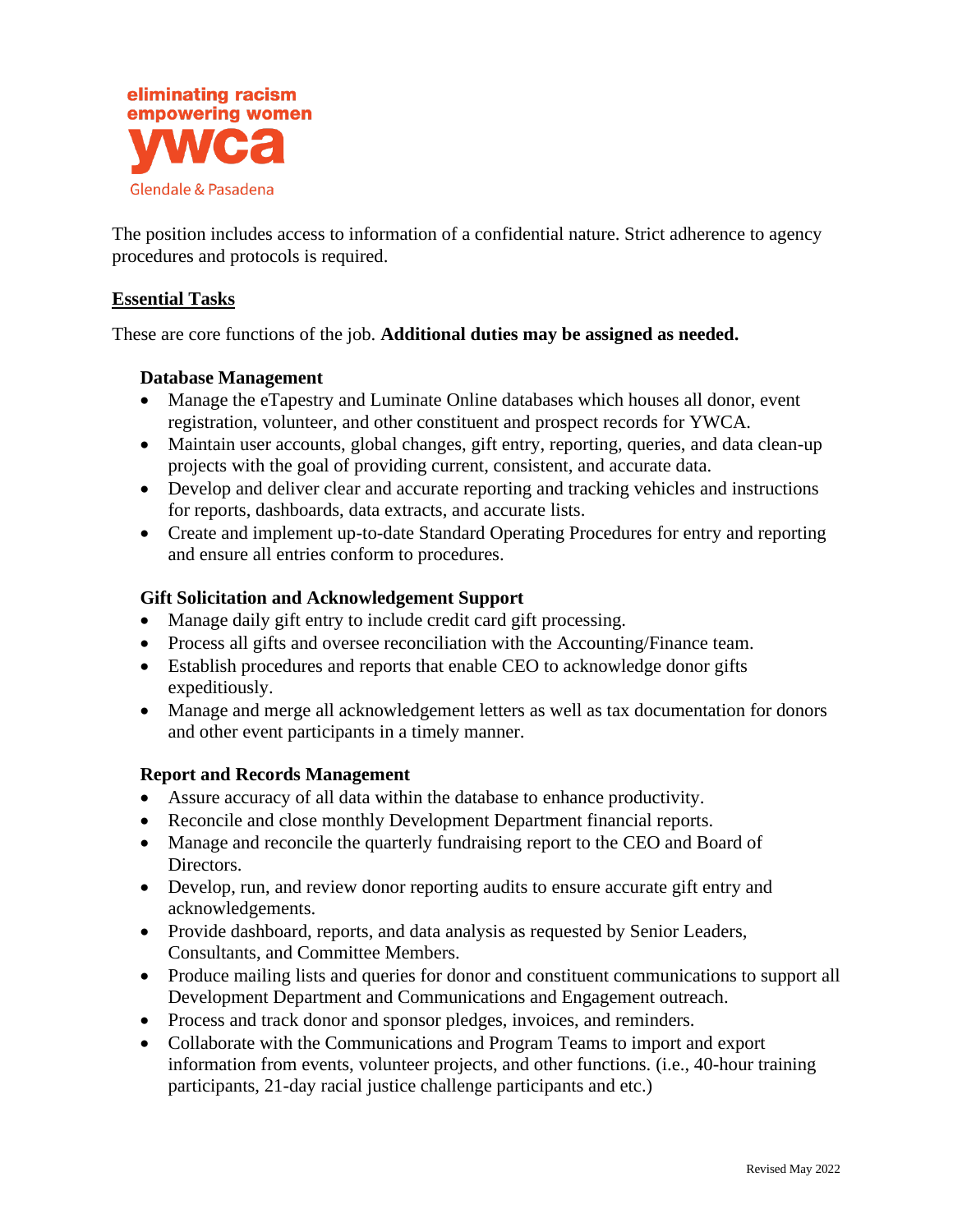

• Prepare the YWCA annual fiscal year donor listing, published each November; maintain additional on-line donor listings as campaigns and other fundraising necessitates.

## **Event Production Support**

- Help generate event revenue including, but not limited to sponsorships, host committees, matching donations, and in-kind contributions.
- Support Key Staff, Committee Members, and Consultants in ensuring successful planning and execution of YWCA annual signature event, as well as other fundraisers and house parties.
- Support Staff in the development and production of on-line events through Swell, Zoom, or other online platforms.
- Work with the Fundraising and Development Consultants, Event Planning Committee, and Key Staff on event sponsorship outreach, in-kind donations, invitation lists, and guest attendance.
- Set-up new events in eTapestry.
- Process all event registrations and event revenue.
- Enter new constituent data and manage all post-event processing.
- Provide ongoing and day-of assistance for events when ticketing and guest registration necessitate.
- Create Standard Operating Procedures for others to manage ticketing and guest registration as appropriate.

#### **General Data and Department Responsibilities**

- Serve as the subject matter expert (SME) for eTapestry and Luminate Online, as well as the primary contact with Blackbaud.
- Control access to the YWCA's database.
- Implement procedures for protecting data integrity.
- Implement all upgrades to the donor database and integrate with tracking systems.
- Keep current on all software and system improvements.
- Participate in local and webinar trainings related to donor data management and event production best practices.
- Assist with other fundraising projects as requested, including development-related events, major donor initiatives, and prospect research.
- Draft minutes for Development meetings, including the External Affairs Committee of the Board and Pasadena Fundraising Advisory Committee.
- Provides support, as needed, with Apricot database data entry to track community engagement data.
- Provides excellent customer service, anticipating, and exceeding the needs of our supporters.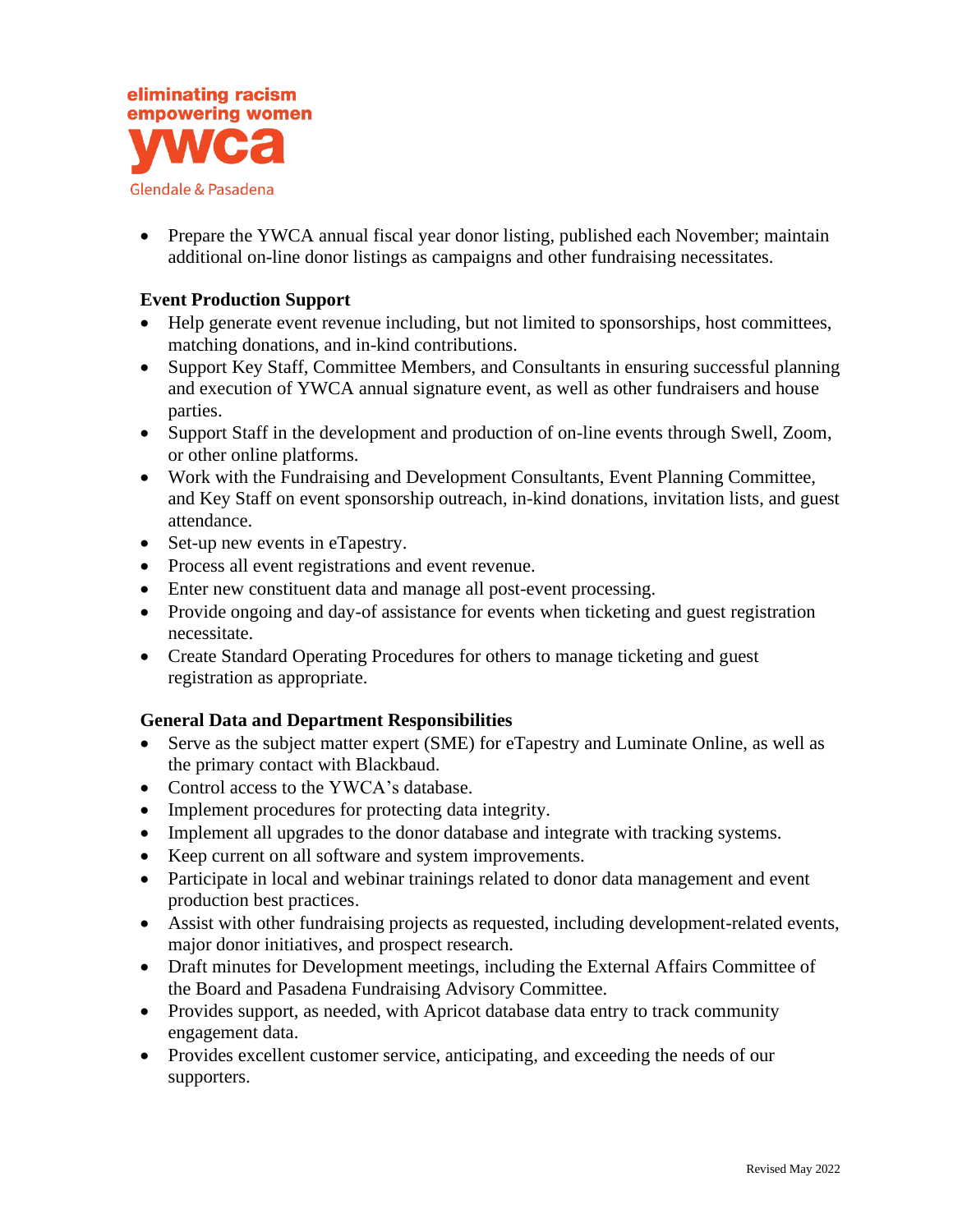

### **Marketing and Communications Support**

- Support Communications and Program Teams with the design and creation of event posters, invitation cards, and other graphic collateral items in support of campaigns and events.
- Work with Communications Manager in the creation and updating of collateral materials to support gift cultivation, including both print and electronic media.
- Support in creating and implementing a formal system to provide various constituencies of the donor base with timely and interesting communications that convey donors' impact in the community and state, including the production of high-quality videos, photos, and infographics.
- Complete other tasks as requested by the CEO and Development Consultants or Staff.

## **Desired Knowledge**

- Basic knowledge of fundraising principles and practices.
- Ability to work independently and as a team member.
- Ability to maintain confidentiality and demonstrate professionalism.
- Excellent computer skills including internet research, CMS, CRM, Adobe Illustrator, Microsoft Word, Excel, Publisher, and Power Point.
- Exceptional written and verbal communication skills, superior presentation skills, and sound judgment; ability to tailor style to multiple audiences.
- Must be available to work a varied schedule as business functions demand.
- Proven ability to maintain strict deadlines and significant attention to detail.
- Ability to think strategically and take initiative when appropriate.
- Excellent time management and organization skills.
- Excellent written and verbal communication skills.
- Self-motivated, dependable, proactive approach, and works well under pressure.
- Knowledge and respect of related confidentiality issues.
- Willingness to work evenings and weekends as needed.
- Possesses good judgement.
- Skilled in effective conflict resolution.
- Strong analytical skills with demonstrated ability to apply process improvement approach to problem solving.
- Core competencies expected: initiative, collaboration, orientation to service, selfmanagement and capacity for self-evaluation, fostering diversity, equity and inclusion, problem solving and conflict resolution.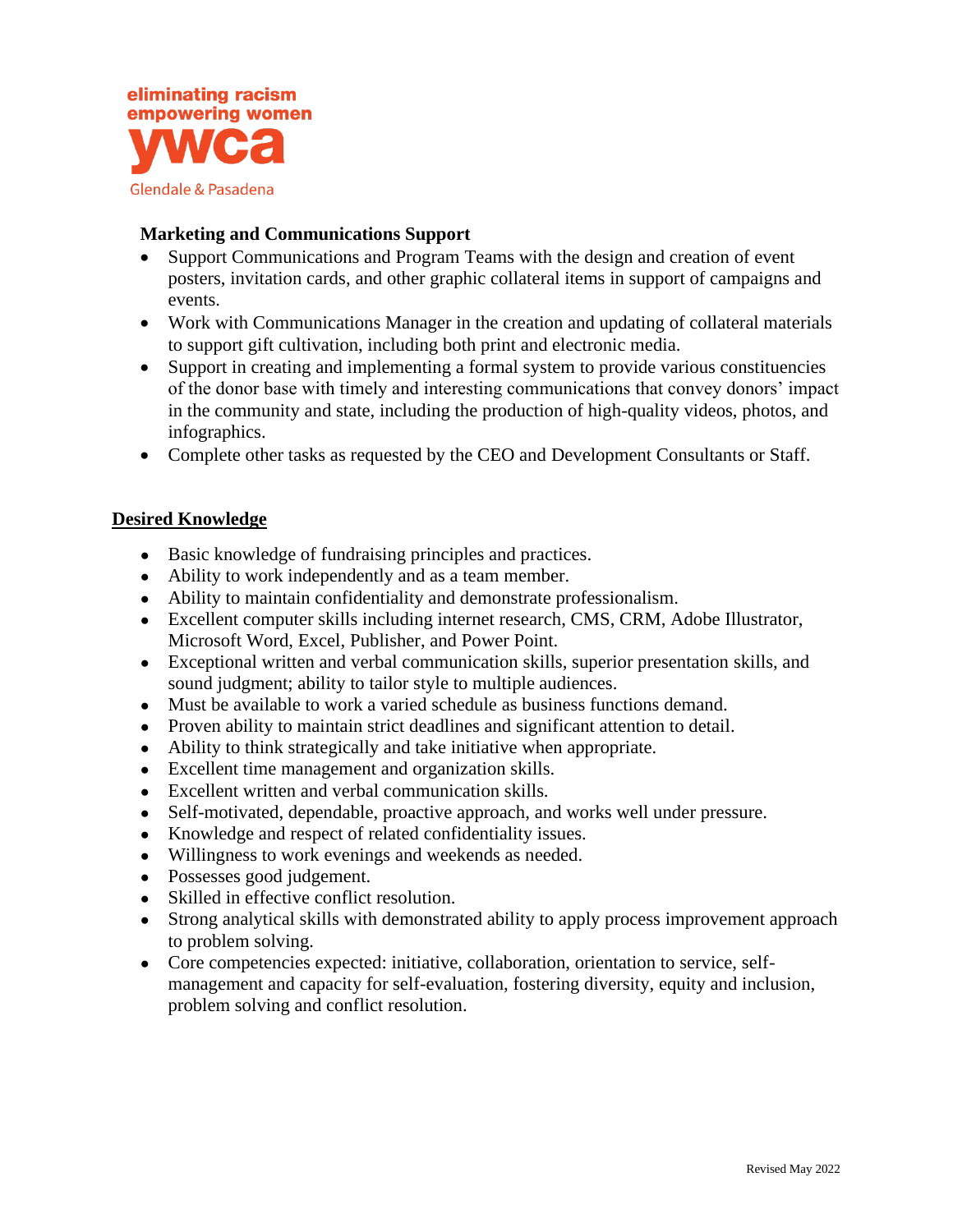

## **Minimum Qualifications**

- Bachelor's degree from a four-year college or university; or four years related experience and/or equivalent combination of education and experience.
- Communicate effectively and tactfully in both oral and written forms.
- Any combination of skills and experience that demonstrates the ability to perform this job effectively.
- Experience working in a non-profit work environment is preferred.

### **Job Requirements**

- Maintain orderly work environment and perform tasks in a prescribed and safe manner.
- Complete a LiveScan background check.
- Adapt to a fast-paced working environment with multiple deadlines.
- Maintain and improve professional skills and knowledge.
- Establish and maintain cooperative working relationships with agencies and individuals contacted during performance of job duties.
- Be flexible and receptive to suggestions, input, and change.
- Operate modern office equipment, including computer, phone, fax, copier, etc.
- Any combination of skills and experience that demonstrates the ability to perform this job effectively.
- Full Covid-19 vaccination required.
- Reminder, this is a temp-to-permanent position.

#### **Physical Requirements**

- Candidate must be able to lift up to 30 pounds.
- Ability to move within the office environment and ability to climb stairs.
- Ability to write by hand and use a keyboard to perform general office functions.
- Ability to communicate continuously by speech and hearing.
- Visual acuity (close, distant, peripheral vision, and the ability to adjust focus and view accurate color perception and objects at near distances) needed for detail work and computer use.
- Ability to sit for extended periods of time.

# **Reasonable accommodations may be made to enable individuals with disabilities to perform the essential functions.**